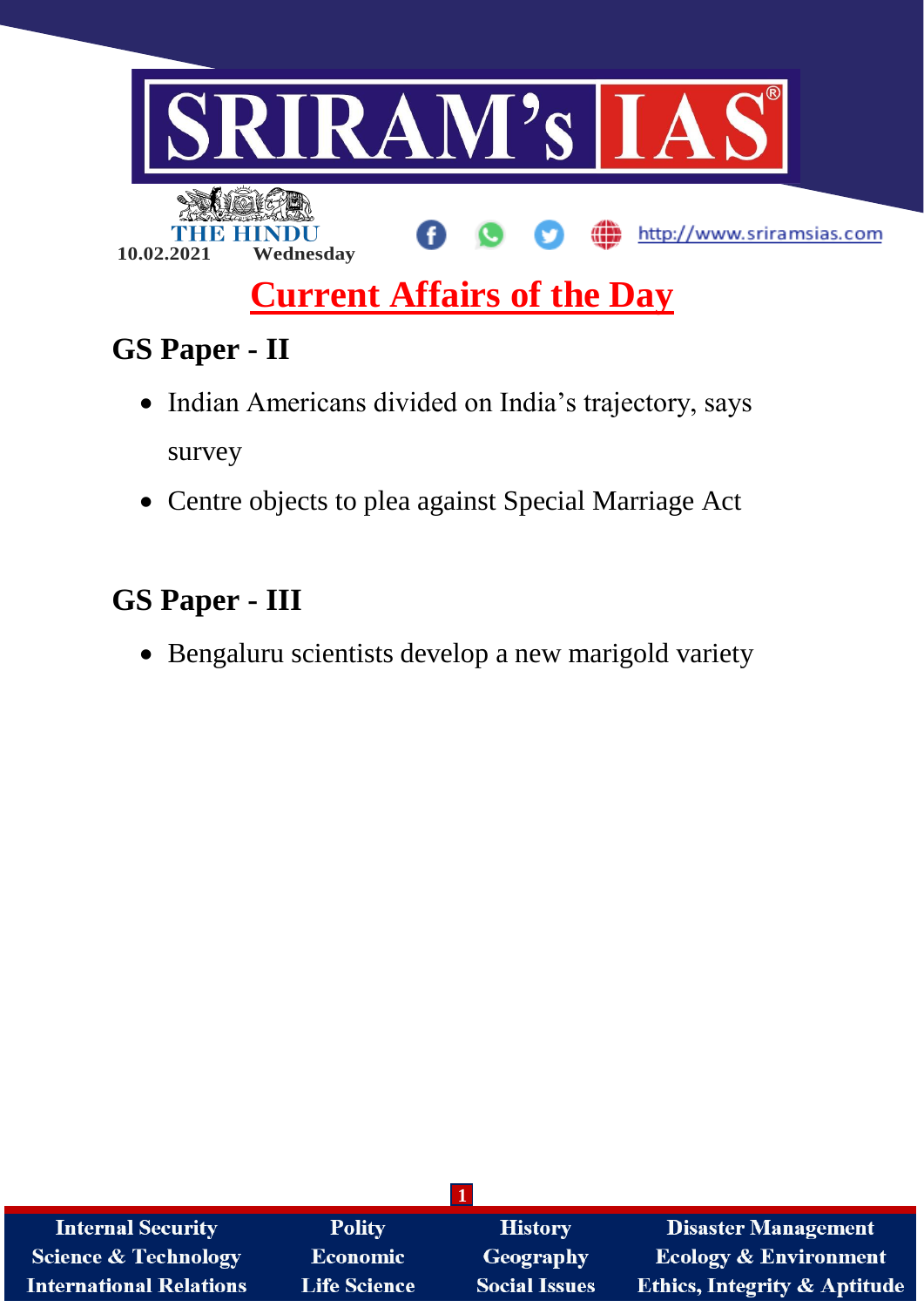

Indian Americans are divided on their views about India's trajectory. It also found that most Indian Americans oppose government crackdowns on the media and the use of police force on peaceful protesters. The survey report is the second of a set of two studies of the political attitudes of Indian Americans done by the Indian American Attitudes Survey (IAAS).

### **Highlights:**

- 1. Respondents are also more liberal on U.S. issues while holding more conservative positions on Indian matters.
- 2. Thirty-nine per cent of Indian Americans feel India is moving in the wrong direction, while 36% feel it is on the right track. A larger share of Indian Americans born outside America felt that India was on the right track.
- 3. Most (65%) Indian Americans either strongly or somewhat oppose the use of police force against individuals peacefully opposing the government's citizenship laws (CAA and NRC).
- 4. Most (69%) also oppose the government's use of defamation and sedition laws to silence reporters critical of the Modi administration. However, over half support, the NRC (55%) and a wafer-thin majority support the CAA (51%).
- 5. Regarding how respondents felt about the extent of their support for India, the largest group  $-35\%$  — said they were "generally pro-India but also critical of 'some' of the Indian government's policies." Another 23% were "generally pro-India but also critical of 'many' of the Indian government's policies".

### **Centre objects to plea against Special Marriage Act**

The Centre has objected to a petition seeking to discontinue the provision of inviting objection from the public while applying for marriage registration under the Special Marriage Act (SMA).

#### **Gestation period**

1. All marriages done under the SMA require publication of the names of the couple for inviting objections from the public for 30 days. Within this period, anyone can object to the marriage on the ground that it would contravene one or more of the conditions specified in section 4 of the SMA.

| <b>Internal Security</b>        | <b>Polity</b>       | <b>History</b>       | <b>Disaster Management</b>              |  |  |
|---------------------------------|---------------------|----------------------|-----------------------------------------|--|--|
| <b>Science &amp; Technology</b> | <b>Economic</b>     | Geography            | <b>Ecology &amp; Environment</b>        |  |  |
| <b>International Relations</b>  | <b>Life Science</b> | <b>Social Issues</b> | <b>Ethics, Integrity &amp; Aptitude</b> |  |  |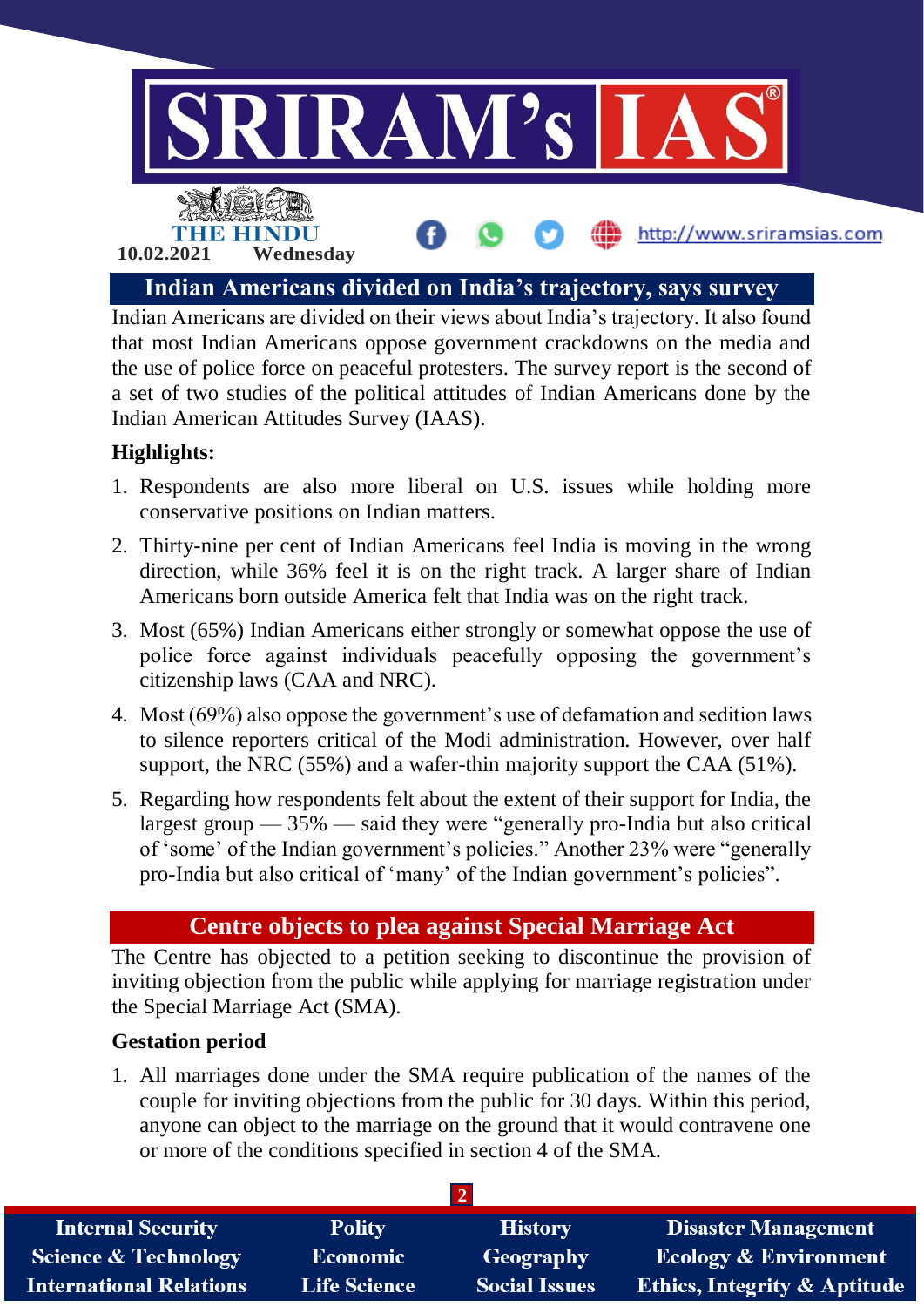

- 2. Some of the conditions include neither party has a spouse living; either of them is of unsound mind, incapable of giving a valid consent; and the man has completed twenty-one years and the woman eighteen years.
- 3. The provision was challenged by an interfaith couple on the ground that the 30 days gestation period was not warranted as the same objective can be mitigated on the basis of certificates issued by government hospitals and on the basis of undertaking by them.
- 4. However, the Law Ministry replied If any person raises an objection to the said marriage within a period of 30 days, the marriage officer shall not solemnise the marriage until he has inquired into the matter of objection. It may not be possible to verify the credibility of such a person if at least a thirty days period is not given.
- 5. According to the ministry, the procedure laid down in this Act for registration of marriage is fair and reasonable.

#### **Discrimination:**

1. The question with regard to whether either party has a living spouse can arise in other religious marriages also, but they are exempted from 30 days' notice period.

#### **SMA sections**

- 1. The petition has sought to quash section 6 and 7 of SMA, which mandates publication of the public notice, on the ground that it is unreasonable and arbitrary.
- 2. The 30-day period offers an opportunity to the kin of the couple to discourage an inter-caste or inter-religion marriage.

## **Bengaluru scientists develop a new marigold variety**

The new variety of marigold developed by the Hessarghatta-based Indian Institute of Horticultural Research (IIHR) can be used for extraction of crude carotene, which is mainly used in the pharmaceutical sector.

#### **Highlights:**

1. All marigolds have a carotene content of up to 1.4%. However, the new Arka Shubha variety of marigold has a carotene content of 2.8%, which is the highest content from a plant source.

| <b>Internal Security</b>        | <b>Polity</b>       | <b>History</b>       | <b>Disaster Management</b>              |  |  |  |
|---------------------------------|---------------------|----------------------|-----------------------------------------|--|--|--|
| <b>Science &amp; Technology</b> | <b>Economic</b>     | Geography            | <b>Ecology &amp; Environment</b>        |  |  |  |
| <b>International Relations</b>  | <b>Life Science</b> | <b>Social Issues</b> | <b>Ethics, Integrity &amp; Aptitude</b> |  |  |  |